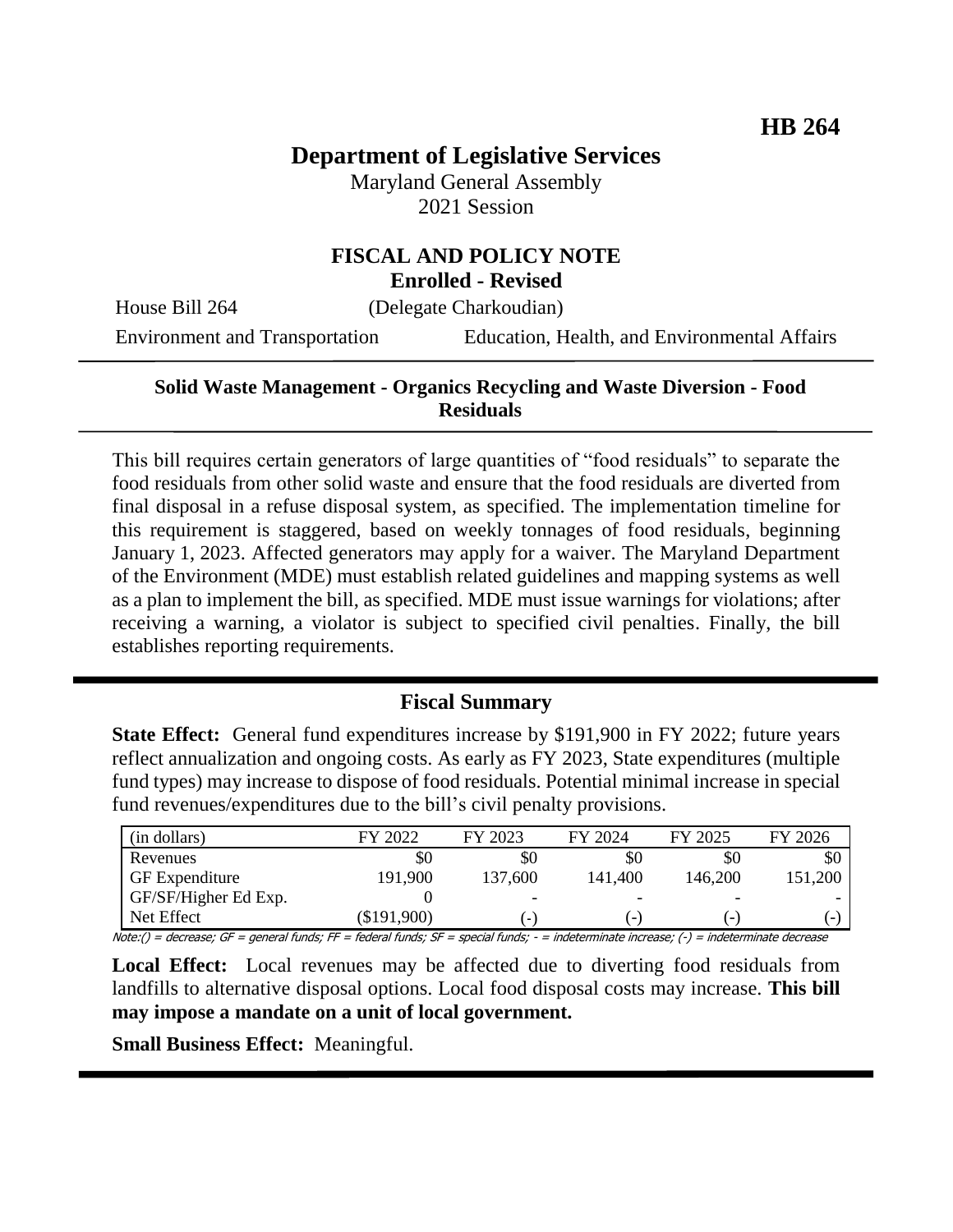# **Analysis**

**Bill Summary:** "Food residuals" means material derived from the processing or discarding of food, including pre- and post-consumer vegetables, fruits, grains, dairy products, and meats.

A person who generates food residuals must separate the food residuals from other solid waste and ensure that the food residuals are diverted from final disposal in a refuse disposal system by (1) reducing the amount of food residuals generated; (2) donating servable food; (3) managing the food residuals in an on-site organics recycling system; (4) providing for the collection and transportation of the food residuals for agricultural use (including for use as animal feed) or for processing in an organics recycling facility; or (5) engaging in some combination of those waste diversion activities.

"Person" includes (1) an individual facility owned or operated by a local school system; (2) an individual public primary or secondary school; (3) an individual nonpublic school; (4) a supermarket, convenience store, mini-mart, or similar establishment; (5) a business, school, or institutional cafeteria; and (6) a cafeteria operated by or on behalf of the State or a local government. Person does *not* include (1) the aggregate of all school buildings and facilities in a local school system or (2) a restaurant establishment that accommodates the public and is equipped with a dining room with facilities for preparing and serving regular meals.

An affected person who generates food residuals may apply for, and MDE may grant, a waiver from the above requirements if the person demonstrates undue hardship, as specified. MDE must establish waiver application procedures.

The food residual diversion requirements only apply to a person who (1) meets specified threshold amounts of food residuals generated and (2) generates the food residuals at a location that is within a 30-mile radius of an organics recycling facility that has the capacity to, is willing to, accept and process all of the person's food residuals for recycling, and is willing to enter into a contract to accept and process the person's food residuals. The diversion requirements apply (1) beginning January 1, 2023, for a person who generates at least two tons of food residuals each week and (2) beginning January 1, 2024, for a person who generates at least one ton of food residuals each week.

HB 264/ Page 2 MDE must issue a warning to a person who violates the bill, or any regulations adopted pursuant to the bill. After receiving a warning, a person who subsequently violates the bill or any regulations adopted pursuant to the bill is subject to a civil penalty to be collected in a civil action brought by MDE; the civil penalty is \$250 for a second violation, \$500 for a third violation, and \$1,000 for a fourth or subsequent violation. Each day a violation occurs is a separate violation. Penalties collected under the bill are directed to a special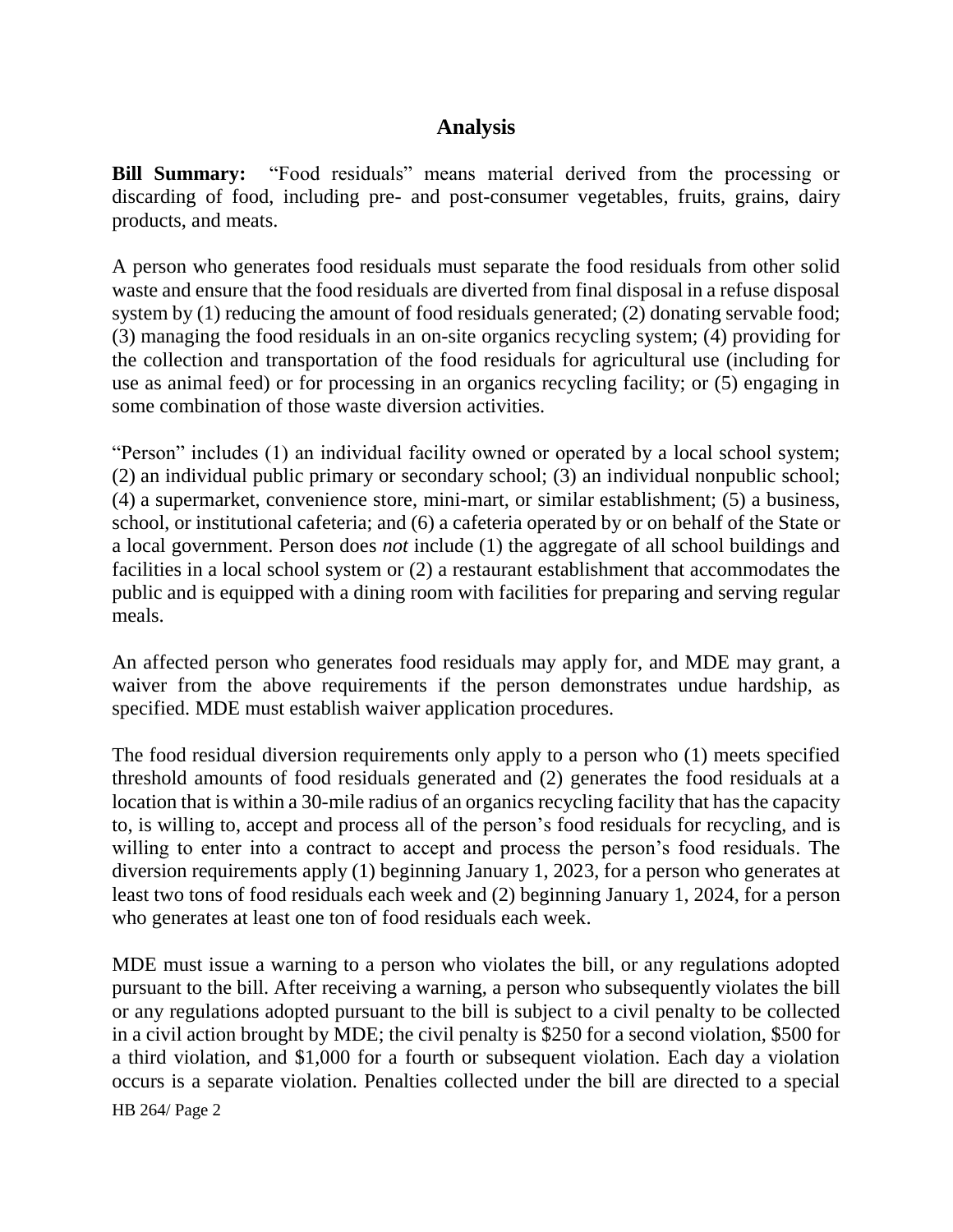fund to be used only to finance incentives that encourage food waste reduction and composting in the State.

By December 1, 2023, and annually thereafter, MDE must report to the General Assembly on the bill's implementation, including the impacts on waste diversion in the State. Additionally, MDE must (1) establish guidelines to assist businesses with complying with the bill, as specified; (2) develop mapping and other systems to identify existing composting facilities and the geographic areas within the 30-mile radius of each facility; (3) develop a plan for implementing the bill, including a plan for educating large generators of food residuals, as specified; and (4) by July 1, 2022, report to the General Assembly on MDE's implementation plan.

By January 1, 2023, the Department of Commerce must report to the General Assembly on recommendations for financial and other incentives to encourage food waste reduction and composting in the State.

# **Current Law:**

#### *Waste Management and Recycling in the State*

The Maryland Recycling Act (MRA) serves as the primary law governing waste diversion in Maryland. It requires each county and Baltimore City to recycle either 20% or 35% of its waste depending on population size. Solid waste is managed through a combination of recycling, composting, landfilling, energy recovery, and exporting for disposal or recycling. Recycling of organic materials, such as composting of yard trimmings and food residuals, counts toward counties' MRA recycling rates.

Regulations establish the permitting requirements for constructing and operating composting facilities in the State. In spring 2016, MDE created a general permit for composting.

# *Yard Waste, Food Residuals, and Other Organic Materials Diversion and Infrastructure Study Group*

Chapter 384 of 2017 required MDE to study and make recommendations regarding the diversion of yard waste, food residuals, and other organic materials from refuse disposal facilities in the State, including ways to encourage investment in infrastructure and to expand capacity for yard waste, food residuals, and other organic materials diversion. MDE published the required [report](https://mde.maryland.gov/programs/LAND/RMP/Documents/HB%20171%20final%20report.pdf) in July 2019.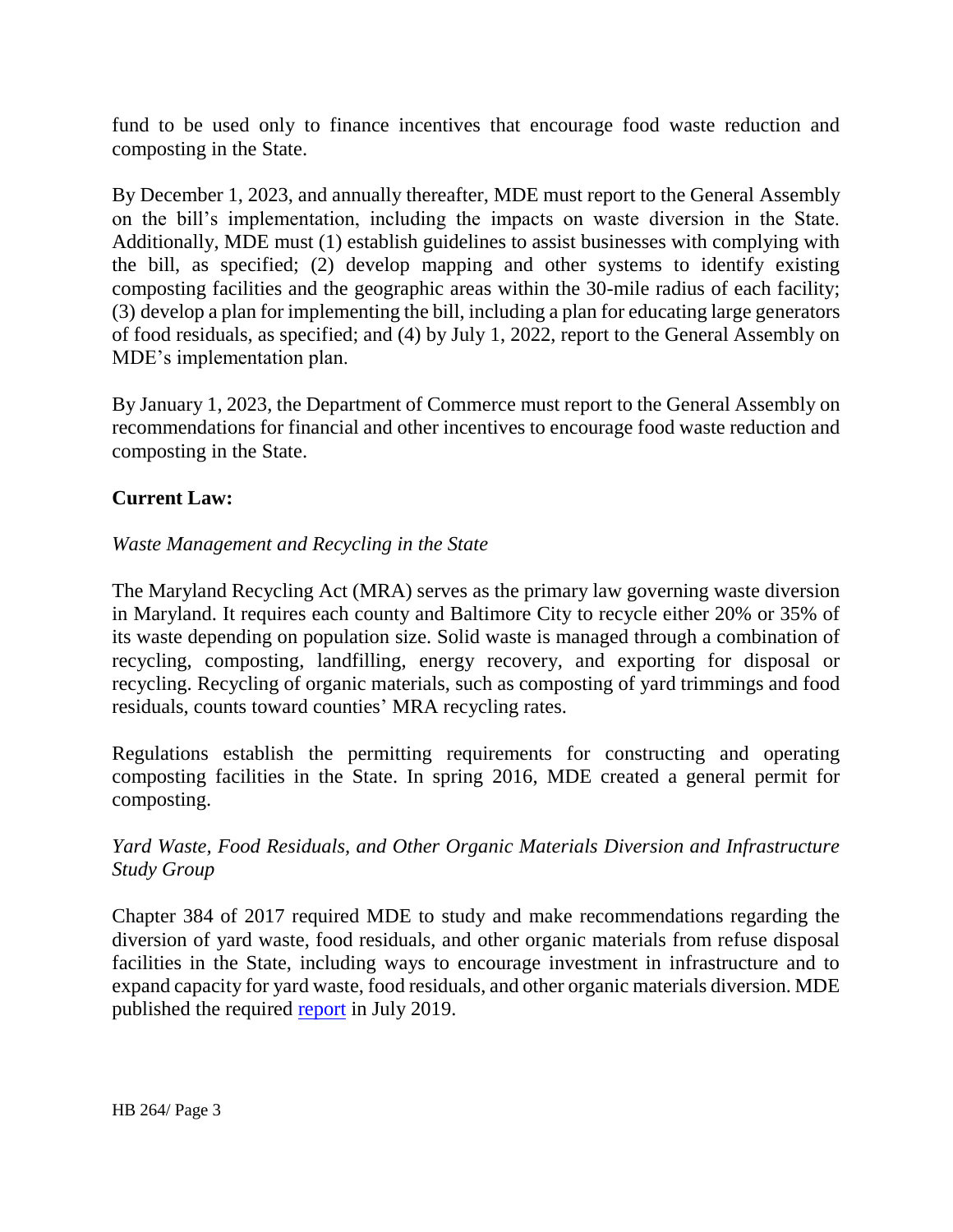#### **State Fiscal Effect:**

#### *Maryland Department of the Environment – Administrative Costs*

General fund expenditures for MDE increase by \$191,924 in fiscal 2022, which accounts for the bill's October 1, 2021 effective date. This estimate reflects the cost of hiring two environmental compliance specialists to (1) perform outreach; (2) develop the required implementation plan, guidelines, and map; (3) review and approve waivers; (4) respond to complaints, issue warnings, and conduct other enforcement activities; and (5) submit the required annual report. It includes salaries, fringe benefits, one-time start-up costs, and ongoing operating expenses. The information and assumptions used in calculating the estimate are stated below:

- MDE must develop plans, guidelines, and mapping systems and submit several reports before the bill's diversion requirements take effect on January 1, 2023, thus employees must be hired when the bill takes effect (October 1, 2021);
- although only a small number of food scrap generators are likely affected by the bill initially, additional composting and anaerobic digestion facilities will likely be established over time as the demand for food residuals recycling increases;
- at some point, a large number of food scrap generators throughout the State are subject to the bill's requirements; and
- existing staff cannot absorb the additional responsibilities resulting from the bill.

| Positions                                     | 2.0       |
|-----------------------------------------------|-----------|
| Salaries and Fringe Benefits                  | \$100,611 |
| <b>Purchase of Two Vehicles</b>               | 64,000    |
| <b>Other Equipment/Operating Expenses</b>     | 27,313    |
| <b>Total FY 2022 MDE Administrative Costs</b> | \$191,924 |

Future year expenditures reflect full salaries with annual increases and employee turnover and ongoing operating expenses.

#### *Maryland Department of the Environment – Civil Penalty Provisions*

Special fund revenues for MDE may increase minimally as a result of the bill's civil penalty provisions; special fund expenditures increase correspondingly. Pursuant to the bill, MDE must use any penalties collected to finance incentives that encourage food waste reduction and composting in the State.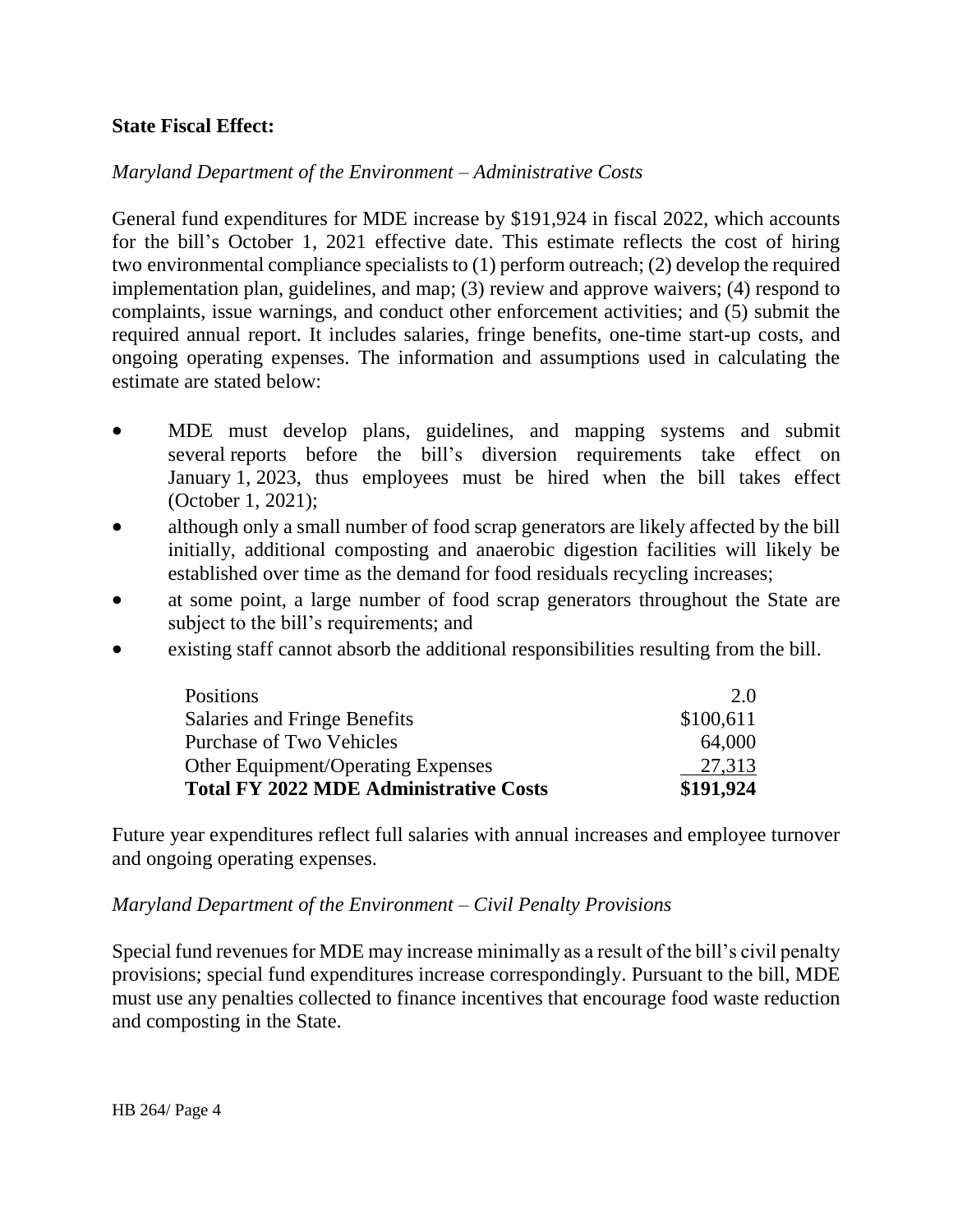#### *Department of Commerce*

Commerce can submit the required report on recommendations for financial and other incentives to encourage food waste reduction and composting in the State by January 1, 2023, with existing budgeted staff and resources.

#### *Potential Food Residual Disposal Costs for State Agencies*

State expenditures (multiple fund types) may increase beginning as early as fiscal 2023 for State facilities that generate large quantities of food scraps and must separate food waste, identify alternative methods of disposal, and ensure that food residuals are diverted from final disposal in a refuse disposal system. The impact for any affected facility depends on the amount of food waste generated, the location of the facility in relation to an organics recycling facility, whether a facility already separates food waste, and the availability of cost-effective disposal options. Affected facilities may include universities and colleges, correctional facilities, hospitals, and cafeterias. As larger numbers of entities are subject to the bill's diversion requirements, an increase in alternative disposal facilities likely results, which could reduce compliance costs over time. Additionally, an affected entity may apply for a waiver if the cost of diverting food residuals from a refuse disposal system is more than 10% more expensive than the cost of disposing the food residuals at a refuse disposal system.

For context, the University System of Maryland advises that the bill requires the University of Maryland, Baltimore Campus (UMB) to scale up its existing systems to support a waste stream diversion process. However, UMB advises that the impact is manageable and absorbable with normal operations. On the other hand, the University of Maryland, College Park Campus and the University of Maryland Baltimore County both advise that costs for each campus increase by approximately \$230,000 annually (if a waiver is not provided). Morgan State University also notes the potential for increased costs.

The Department of Public Safety and Correctional Services was not able to provide a specific estimate of how its costs may be affected, but notes that most Division of Correction facilities already have a SOMAT machine that food residuals are deposited into to be ground into a pulp that then goes into a collection drum. This drum is then picked up by a State-contracted waste management company. Thus, food residuals are already separated from other forms of solid waste.

**Local Revenues:** The bill may result in a decrease in revenues for locally owned refuse disposal systems, such as landfills and resource recovery facilities, due to a decrease in the amount of material discarded in landfills. Landfills are funded in significant part through the payment of tipping fees. For example, Washington County advises that the bill's diversion requirements could reduce its revenues by more than \$1.5 million annually.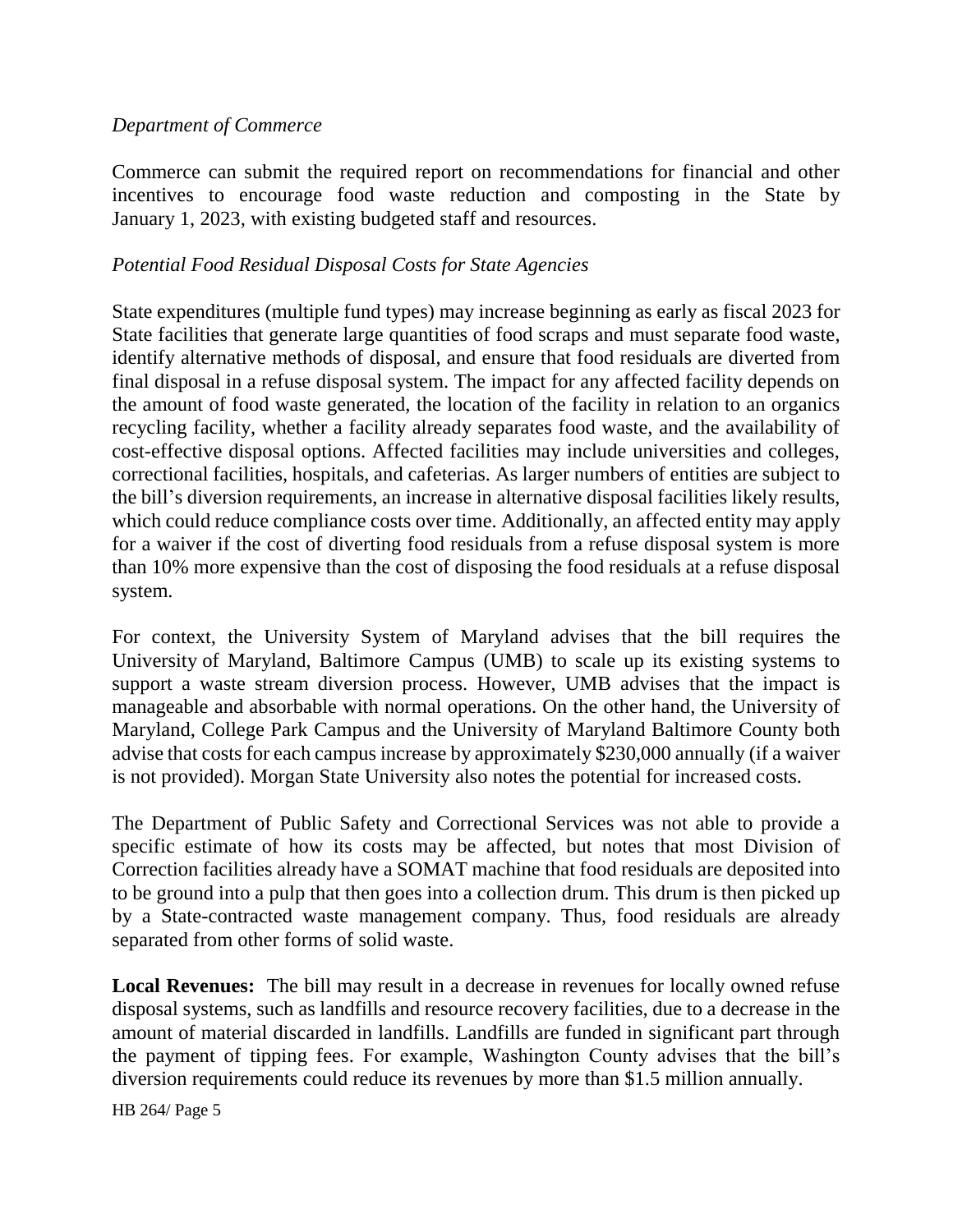On the other hand, revenues may increase for locally operated organics recycling facility (such composting and anaerobic digestion facilities) from increased business and the sale of compostable material. For example, Prince George's County has extensive infrastructure in place to accept food residuals.

**Local Expenditures:** Similar to the impact described above at the State level, there could be an increase in local expenditures to dispose of food residuals outside of traditional landfills for local entities such as local correctional facilities, hospitals, schools, and cafeterias. However, an affected entity may apply for a waiver if the cost of diverting food residuals from a refuse disposal system is more than 10% more expensive than the cost of disposing the food residuals at a refuse disposal system.

Local governments may also benefit to the extent that any increase in the diversion of food residuals from landfills assists counties in meeting their mandatory recycling rates under MRA.

**Small Business Effect:** Similar to the local and State impacts discussed above, small businesses that generate qualifying amounts of food residuals and are subject to the bill's diversion requirements may incur additional costs to separate, collect, and process food residuals. However, most restaurants are explicitly excluded from the bill's requirements, and an affected small business may apply for a waiver if the cost of diverting food residuals from a refuse disposal system is more than 10% more expensive than the cost of disposing the food residuals at a refuse disposal system.

Businesses that operate organics recycling facilities (such as a composting or anaerobic digestion facility), or those that collect or transport food residuals, benefit from an increase in demand under the bill. However, small business waste disposal companies that do not specialize in the handling of food residuals for nonlandfill processing may incur a loss of business.

# **Additional Information**

**Prior Introductions:** HB 589 of 2020, a similar bill, received a hearing in the House Environment and Transportation Committee, but no further action was taken.

**Designated Cross File:** SB 483 (Senator Hettleman, *et al.*) - Education, Health, and Environmental Affairs.

HB 264/ Page 6 **Information Source(s):** Baltimore City; Kent, Montgomery, Washington, and Worcester counties; Department of Commerce; Maryland Association of Counties; Northeast Maryland Waste Disposal Authority; Judiciary (Administrative Office of the Courts);